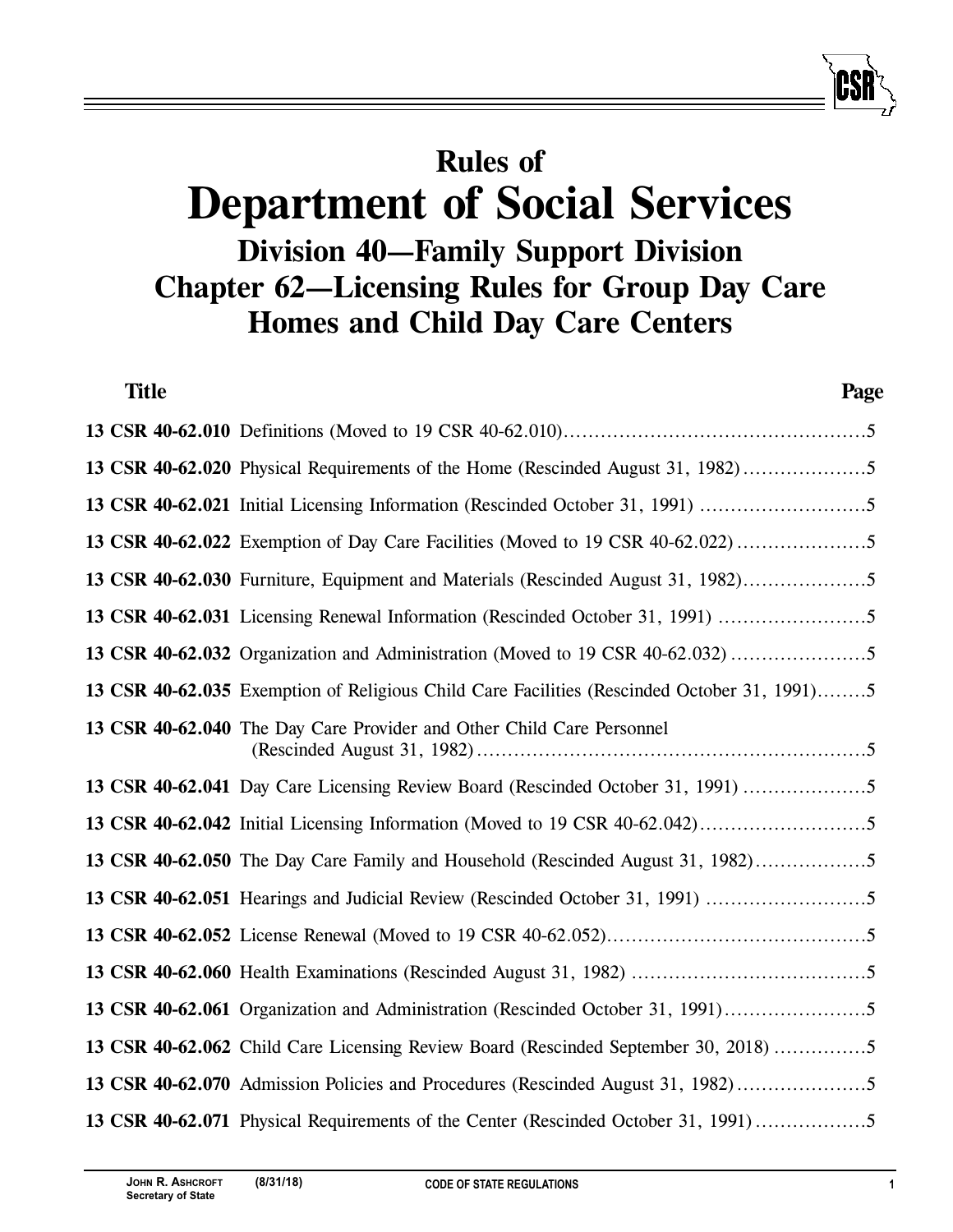

|  | 13 CSR 40-62.072 Hearings and Judicial Review (Rescinded September 30, 2018) 5       |
|--|--------------------------------------------------------------------------------------|
|  | 13 CSR 40-62.080 Daily Activities and Care of the Child (Rescinded August 31, 1982)  |
|  | 13 CSR 40-62.081 Furniture, Equipment and Materials (Rescinded October 31, 1991)     |
|  | 13 CSR 40-62.082 Physical Requirements of Group Day Care Homes and Day Care Centers  |
|  |                                                                                      |
|  |                                                                                      |
|  | 13 CSR 40-62.092 Furniture, Equipment and Materials (Moved to 19 CSR 40-62.092)      |
|  |                                                                                      |
|  |                                                                                      |
|  |                                                                                      |
|  |                                                                                      |
|  |                                                                                      |
|  | 13 CSR 40-62.120 Admission Policies and Procedures (Rescinded October 31, 1991)      |
|  |                                                                                      |
|  |                                                                                      |
|  | 13 CSR 40-62.132 Admission Policies and Procedures (Moved to 19 CSR 40-62.132)       |
|  |                                                                                      |
|  |                                                                                      |
|  |                                                                                      |
|  |                                                                                      |
|  |                                                                                      |
|  |                                                                                      |
|  | 13 CSR 40-62.170 Daily Activities and Care of the Child (Rescinded October 31, 1991) |
|  |                                                                                      |
|  |                                                                                      |
|  |                                                                                      |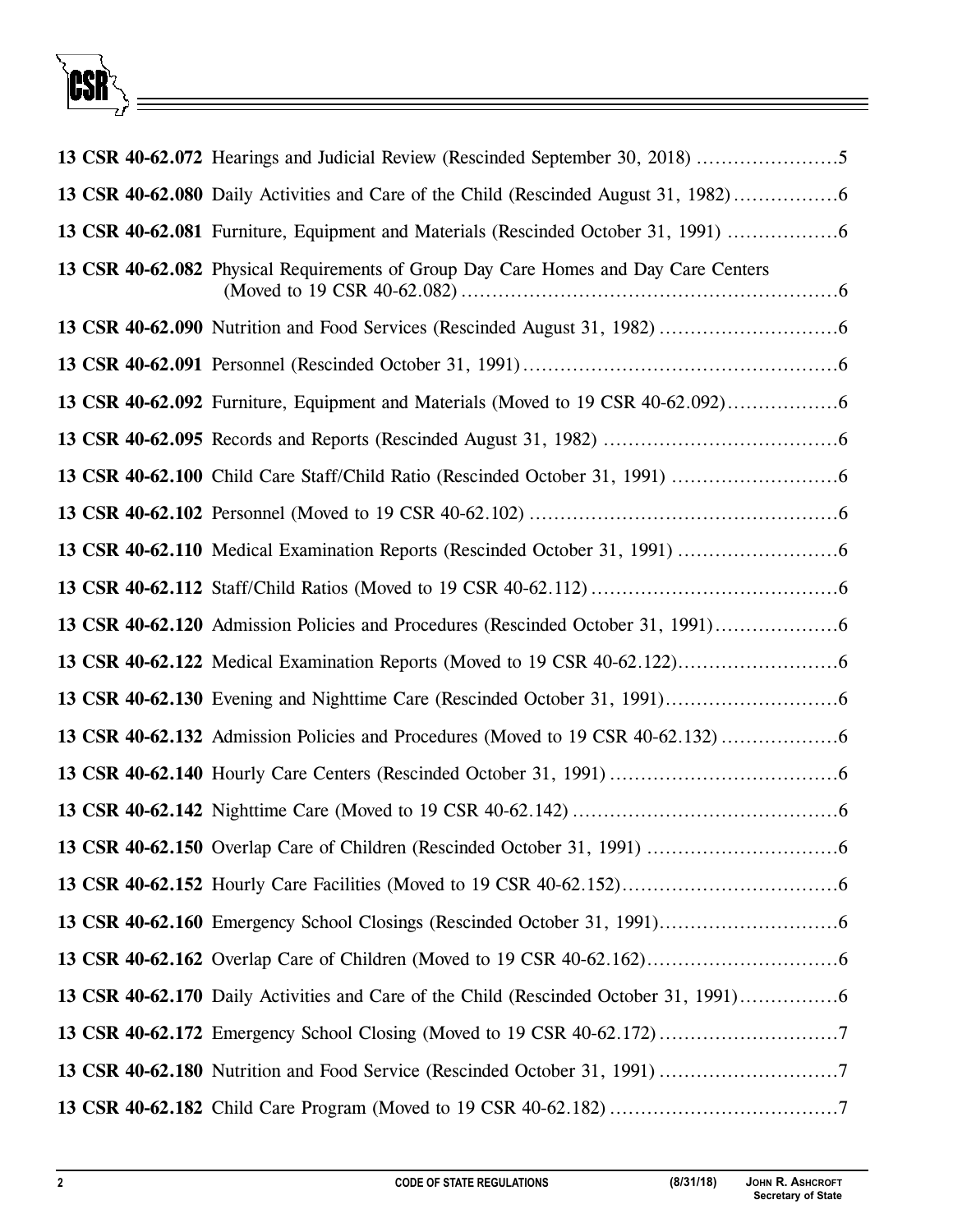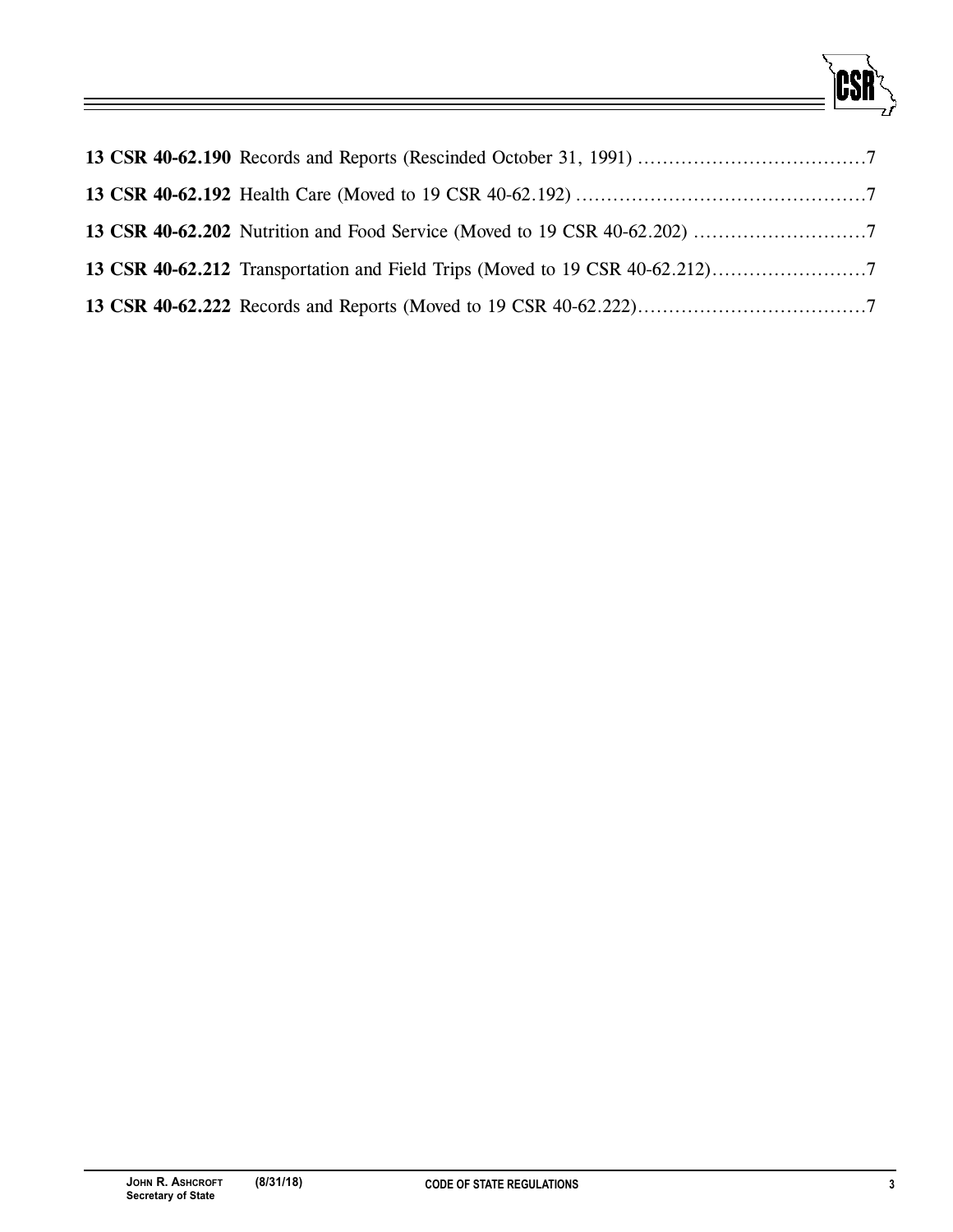

# **Title 13—DEPARTMENT OF SOCIAL SERVICES**

**Division 40—Family Support Division Chapter 62—Licensing Rules for Group Day Care Homes and Child Day Care Centers**

**13 CSR 40-62.010 Definitions** (Moved to 19 CSR 40-62.010)

# **13 CSR 40-62.020 Physical Requirements of the Home**

(Rescinded August 31, 1982)

*AUTHORITY: section 210.221, RSMo 1978. Original rule filed in 1956. This version filed Dec. 19, 1975, effective Jan. 1, 1976. Rescinded: Filed April 13, 1982, effective Aug. 31, 1982.*

# **13 CSR 40-62.021 Initial Licensing Information**

(Rescinded October 31, 1991)

*AUTHORITY: section 210.221, RSMo 1986. Original rule filed April 13, 1982, effective Sept. 1, 1982. Rescinded: Filed March 29, 1991, effective Oct. 31, 1991.*

#### **13 CSR 40-62.022 Exemption of Day Care Facilities**

(Moved to 19 CSR 40-62.022)

# **13 CSR 40-62.030 Furniture, Equipment and Materials**

(Rescinded August 31, 1982)

*AUTHORITY: section 210.221, RSMo 1978. Original rule filed in 1956. This version filed Dec. 19, 1975, effective Jan. 1, 1976. Rescinded: Filed April 13, 1982, effective Aug. 31, 1982.*

#### **13 CSR 40-62.031 Licensing Renewal Information**

(Rescinded October 31, 1991)

*AUTHORITY: section 210.221, RSMo 1986. Original rule filed April 13, 1982, effective Sept. 1, 1982. Rescinded: Filed March 29, 1991, effective Oct. 31, 1991.*

# **13 CSR 40-62.032 Organization and Administration**

(Moved to 19 CSR 40-62.032)

**13 CSR 40-62.035 Exemption of Religious Child Care Facilities** (Rescinded October 31, 1991)

*AUTHORITY: sections 210.211, 210.221, 210.486 and 210.506, RSMo 1986. Original rule filed Oct. 7, 1987, effective March 25, 1988. Rescinded: Filed March 29, 1991, effective Oct. 31, 1991.*

**13 CSR 40-62.040 The Day Care Provider and Other Child Care Personnel** (Rescinded August 31, 1982)

*AUTHORITY: section 210.221, RSMo 1978. Original rule filed in 1956. This version filed Dec. 19, 1975, effective Jan. 1, 1976. Rescinded: Filed April 13, 1982, effective Aug. 31, 1982.*

# **13 CSR 40-62.041 Day Care Licensing Review Board**

(Rescinded October 31, 1991)

*AUTHORITY: section 210.221, RSMo 1986. Original rule filed April 13, 1982, effective Sept. 1, 1982. Amended: Filed April 2, 1986, effective July 26, 1986. Rescinded: Filed March 29, 1991, effective Oct. 31, 1991.*

# **13 CSR 40-62.042 Initial Licensing Information**

(Moved to 19 CSR 40-62.042)

# **13 CSR 40-62.050 The Day Care Family and Household**

(Rescinded August 31, 1982)

*AUTHORITY: section 210.221, RSMo 1978. Original rule filed in 1956. This version filed Dec. 19, 1975, effective Jan. 1, 1976. Rescinded: Filed April 13, 1982, effective Aug. 31, 1982.*

#### **13 CSR 40-62.051 Hearings and Judicial Review**

(Rescinded October 31, 1991)

*AUTHORITY: section 210.221, RSMo 1986. Original rule filed April 13, 1982, effective Sept. 1, 1982. Rescinded: Filed March 29, 1991, effective Oct. 31, 1991.*

**13 CSR 40-62.052 License Renewal**  (Moved to 19 CSR 40-62.052)

#### **13 CSR 40-62.060 Health Examinations** (Rescinded August 31, 1982)

*AUTHORITY: section 210.221, RSMo 1978. Original rule filed in 1956. This version filed Dec. 19, 1975, effective Jan. 1, 1976. Amended: Filed Dec. 14, 1976, effective March 11, 1977. Amended: Filed March 14, 1978, effective June 11, 1978. Rescinded: Filed April 13, 1982, effective Aug. 31, 1982.*

#### **13 CSR 40-62.061 Organization and Administration** (Rescinded October 31, 1991)

*AUTHORITY: section 210.221, RSMo 1986. Original rule filed April 13, 1982, effective Sept. 1, 1982. Rescinded: Filed March 29, 1991, effective Oct. 31, 1991.*

# **13 CSR 40-62.062 Child Care Licensing Review Board**

(Rescinded September 30, 2018)

*AUTHORITY: section 210.221, RSMo Supp. 1987. This rule was previously filed as 13 CSR 40-62.041. Emergency rescission filed Aug. 18, 1993, effective Aug. 28, 1993, expired Dec. 25, 1993. Original rule filed March 29, 1991, effective Oct. 31, 1991. Rescinded: Filed March 2, 2018, effective Sept. 30, 2018.*

#### **13 CSR 40-62.070 Admission Policies and Procedures**

(Rescinded August 31, 1982)

*AUTHORITY: section 210.221, RSMo 1978. Original rule filed in 1956. This version filed Dec. 19, 1975, effective Jan. 1, 1976. Rescinded: Filed April 13, 1982, effective Aug. 31, 1982.*

#### **13 CSR 40-62.071 Physical Requirements of the Center**

(Rescinded October 31, 1991)

*AUTHORITY: section 210.221, RSMo 1986. Original rule filed April 13, 1982, effective Sept. 1, 1982. Amended: Filed Nov. 12, 1982, effective Feb. 11, 1983. Rescinded: Filed March 29, 1991, effective Oct. 31, 1991.*

#### **13 CSR 40-62.072 Hearings and Judicial Review**

(Rescinded September 30, 2018)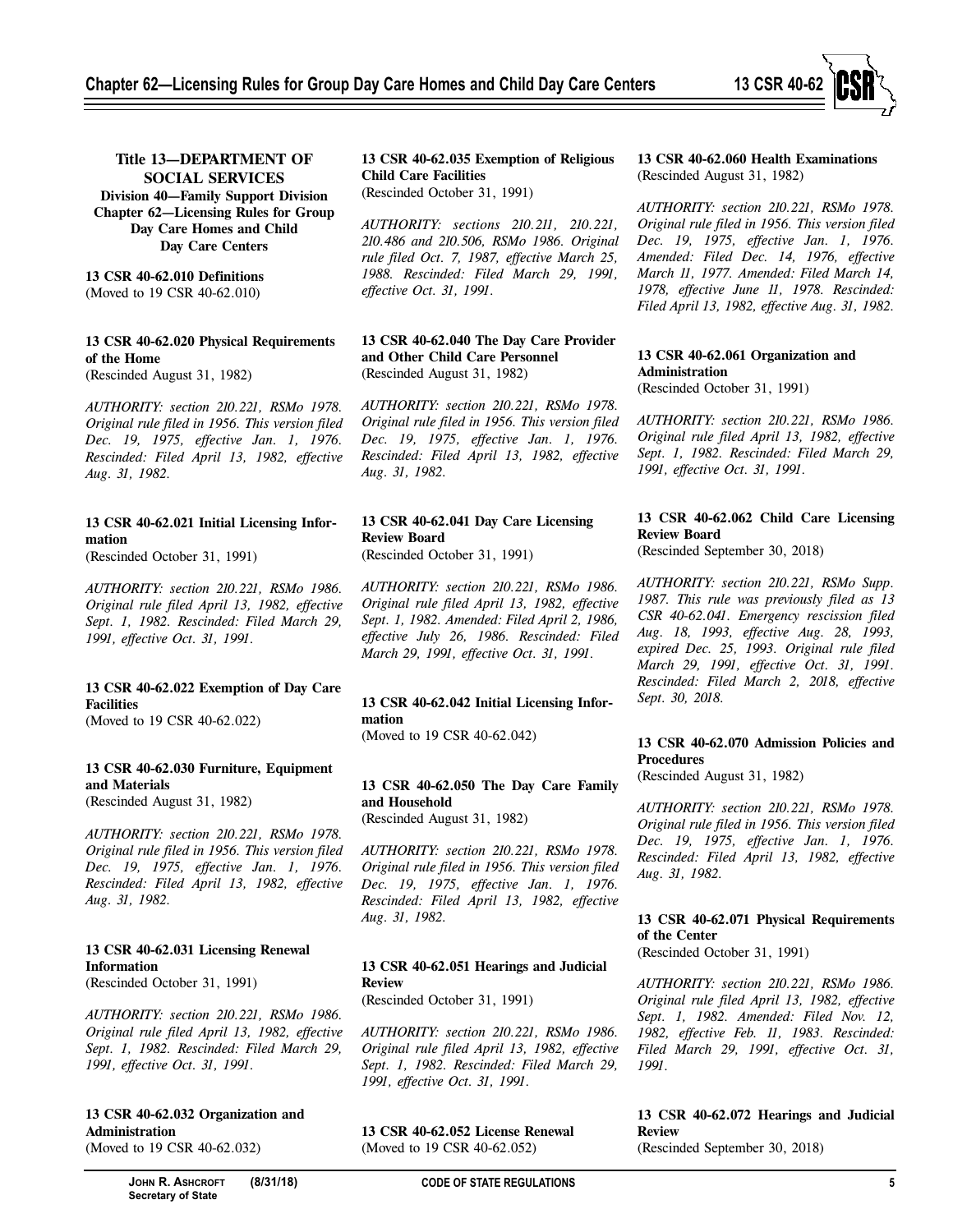

*AUTHORITY: section 210.221, RSMo Supp. 1987. This rule was previously filed as 13 CSR 40-62.051. Emergency rescission filed Aug. 18, 1993, effective Aug. 28, 1993, expired Dec. 25, 1993. Original rule filed March 29, 1991, effective Oct. 31, 1991. Rescinded: Filed March 2, 2018, effective Sept. 30, 2018.*

#### **13 CSR 40-62.080 Daily Activities and Care of the Child**

(Rescinded August 31, 1982)

*AUTHORITY: section 210.221, RSMo 1978. Original rule filed in 1956. This version filed Dec. 19, 1975, effective Jan. 1, 1976. Amended: Filed Dec. 14, 1976, effective March 11, 1977. Rescinded: Filed April 13, 1982, effective Aug. 31, 1982.*

# **13 CSR 40-62.081 Furniture, Equipment and Materials**

(Rescinded October 31, 1991)

*AUTHORITY: section 210.221, RSMo 1996. Original rule filed April 13, 1982, effective Sept. 1, 1982. Amended: Filed Nov. 12, 1982, effective Feb. 11, 1983. Rescinded: Filed March 29, 1991, effective Oct. 31, 1991.*

#### **13 CSR 40-62.082 Physical Requirements of Group Day Care Homes and Day Care Centers**

(Moved to 19 CSR 40-62.082)

#### **13 CSR 40-62.090 Nutrition and Food Services**

(Rescinded August 31, 1982)

*AUTHORITY: section 210.221, RSMo 1978. Original rule filed in 1956. This version filed Dec. 19, 1975, effective Jan. 1, 1976. Amended: Filed Dec. 14, 1976, effective March 11, 1977. Rescinded: Filed April 13, 1982, effective Aug. 31, 1982.*

#### **13 CSR 40-62.091 Personnel** (Rescinded October 31, 1991)

*AUTHORITY: section 210.221, RSMo 1986. Original rule filed April 13, 1982, effective Sept. 1, 1982. Amended: Filed April 2, 1986, effective July 26, 1986. Rescinded: Filed March 29, 1991, effective Oct. 31, 1991.*

**13 CSR 40-62.092 Furniture, Equipment and Materials**  (Moved to 19 CSR 40-62.092)

**13 CSR 40-62.095 Records and Reports** (Rescinded August 31, 1982)

*AUTHORITY: section 210.221, RSMo 1978. Original rule filed in 1956. This version filed Dec. 19, 1975, effective Jan. 1, 1976. Rescinded: Filed April 13, 1982, effective Aug. 31, 1982.*

# **13 CSR 40-62.100 Child Care Staff/Child Ratio**

(Rescinded October 31, 1991)

*AUTHORITY: section 210.221, RSMo 1986. Original rule filed April 13, 1982, effective Sept. 1, 1982. Amended: Filed Nov. 12, 1982, effective Feb. 11, 1983. Rescinded: Filed March 29, 1991, effective Oct. 31, 1991.*

# **13 CSR 40-62.102 Personnel**

(Moved to 19 CSR 40-62.102)

# **13 CSR 40-62.110 Medical Examination Reports**

(Rescinded October 31, 1991)

*AUTHORITY: section 210.221, RSMo 1986. Original rule filed April 13, 1982, effective Sept. 1, 1982. Amended: Filed Nov. 12, 1982, effective Feb. 11, 1983. Rescinded: Filed March 29, 1991, effective Oct. 31, 1991.*

**13 CSR 40-62.112 Staff/Child Ratios**  (Moved to 19 CSR 40-62.112)

# **13 CSR 40-62.120 Admission Policies and Procedures**

(Rescinded October 31, 1991)

*AUTHORITY: section 210.221, RSMo 1986. Original rule filed April 13, 1982, effective Sept. 1, 1982. Rescinded: Filed March 29, 1991, effective Oct. 31, 1991.*

**13 CSR 40-62.122 Medical Examination Reports**  (Moved to 19 CSR 40-62.122)

#### **13 CSR 40-62.130 Evening and Nighttime Care** (Rescinded October 31, 1991)

*AUTHORITY: section 210.221, RSMo 1986. Original rule filed April 13, 1982, effective Sept. 1, 1982. Rescinded: Filed March 29, 1991, effective Oct. 31, 1991.*

**13 CSR 40-62.132 Admission Policies and Procedures**  (Moved to 19 CSR 40-62.132)

#### **13 CSR 40-62.140 Hourly Care Centers** (Rescinded October 31, 1991)

*AUTHORITY: section 210.221, RSMo 1986. Original rule filed April 13, 1982, effective Sept. 1, 1982. Amended: Filed Nov. 12, 1982, effective Feb. 11, 1983. Rescinded: Filed March 29, 1991, effective Oct. 31, 1991.*

**13 CSR 40-62.142 Nighttime Care**  (Moved to 19 CSR 40-62.142)

#### **13 CSR 40-62.150 Overlap Care of Children**

(Rescinded October 31, 1991)

*AUTHORITY: section 210.221, RSMo 1986. Original rule filed April 13, 1982, effective Sept. 1, 1982. Rescinded: Filed March 29, 1991, effective Oct. 31, 1991.*

**13 CSR 40-62.152 Hourly Care Facilities**  (Moved to 19 CSR 40-62.152)

# **13 CSR 40-62.160 Emergency School Closings**

(Rescinded October 31, 1991)

*AUTHORITY: section 210.221, RSMo 1986. Original rule filed April 13, 1982, effective Sept. 1, 1982. Rescinded: Filed March 29, 1991, effective Oct. 31, 1991.*

**13 CSR 40-62.162 Overlap Care of Children**  (Moved to 19 CSR 40-62.162)

**13 CSR 40-62.170 Daily Activities and Care of the Child** (Rescinded October 31, 1991)